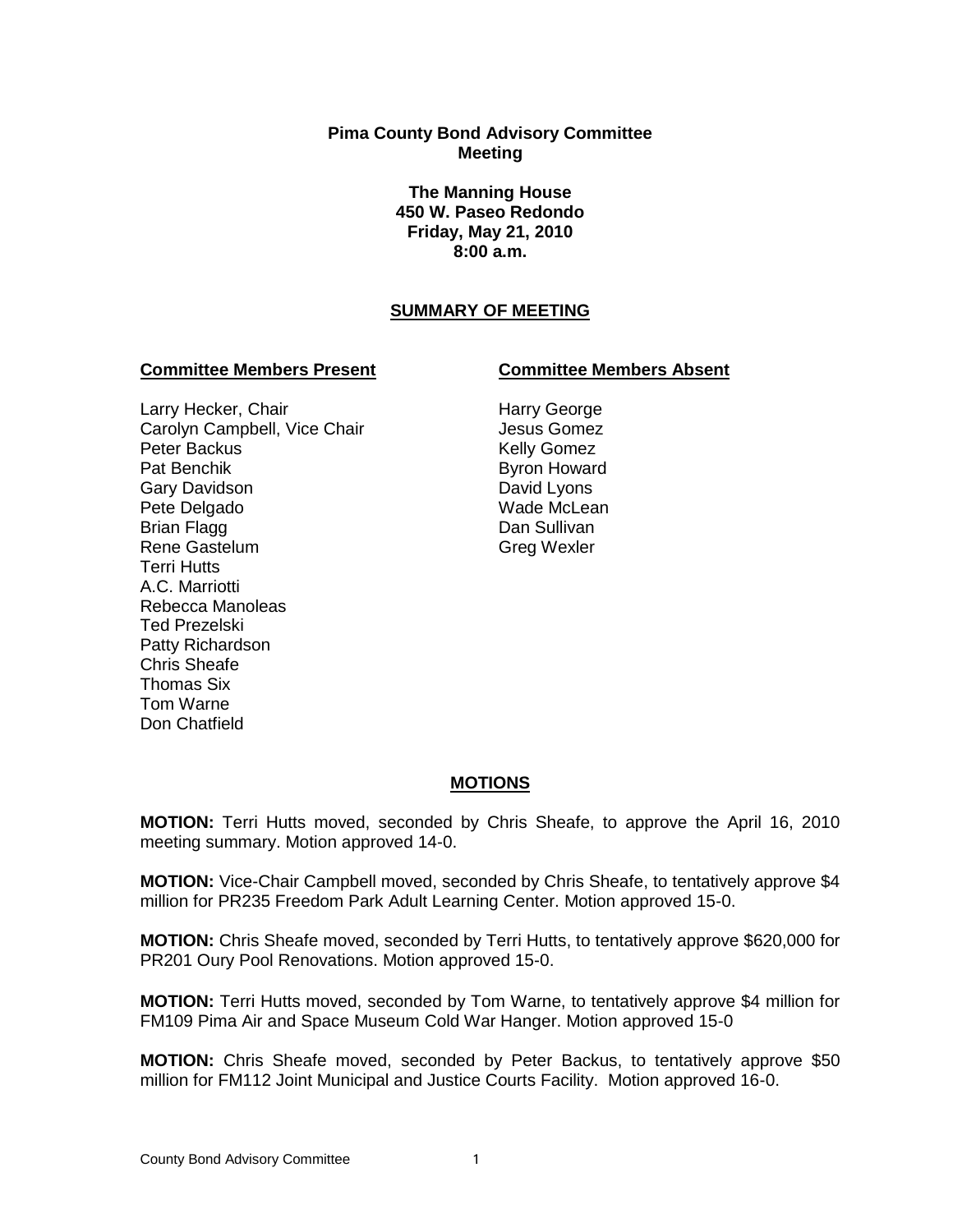**REVISED MOTION:** Gary Davidson moved, seconded by Terri Hutts, to ask staff to come back with criteria for PR279 Sportsfields County Wide and PR280 School District Partnerships. Chris Sheafe withdrew his substitute motion. Motion approved 15-0.

**MOTION:** Terri Hutts moved, seconded by Tom Warne, to tentatively approve \$10 million for FC58 Santa Cruz River: Rillito and CDO Confluence. Motion approved 15-0.

**SUBSTITUTE MOTION:** Vice-Chair Campbell moved, seconded by Don Chatfield, to increase the already tentatively approved funding for FC2 Floodprone Land Acquisition Program from \$5 million to \$10 million, with \$4 million included as a priority for the land identified in project FC 52 Canada del Oro Wash Floodplain and Open Space Acquisition. Motion approved 15-0.

**MOTION:** Peter Backus moved, seconded by Rebecca Manoleas, to tentatively approve \$535,000 for FM79 Colossal Cave Mountain Park. Approved 15-0.

## **DIRECTION TO STAFF**

**DIRECTION TO STAFF:** Place the Arizona Velodrome Bicycle Center project on the agenda next time for possible action. Also have a presentation on the agenda with concept designs like what was shown for the court facility.

**DIRECTION TO STAFF:** Return by next meeting with either a phased approach for project PR220 Adaptive Recreation Center Expansion, or proposal for an additional location, possibly at the proposed Sahuarita YMCA Recreation Center, keeping in mind that these facilities require special staff needs, not just capital needs. Dane Woll, COE of YMCA, said he would meet with Fred Gray to discuss options.

**DIRECTION TO STAFF:** Next agenda should include a discussion of what is a capital cost versus a maintenance cost, and how that impacts eligibility for bond funding.

## **DIRECTION TO COUNTY ADMINISTRATOR**

**DIRECTION TO COUNTY ADMINISTRATOR:** The remaining projects not recommended by the County Administrator were continued to the next meeting with a request for the County Administrator to review these again.

1. Welcome

Meeting began at 8:05 a.m. with a quorum.

2. Approval of the April 16, 2010 Meeting Summary

**MOTION:** Terri Hutts moved, seconded by Chris Sheafe, to approve the April 16, 2010 meeting summary. Motion approved 14-0.

- 3. 2011 Bond Election Planning
	- A. Needed further action on the following projects: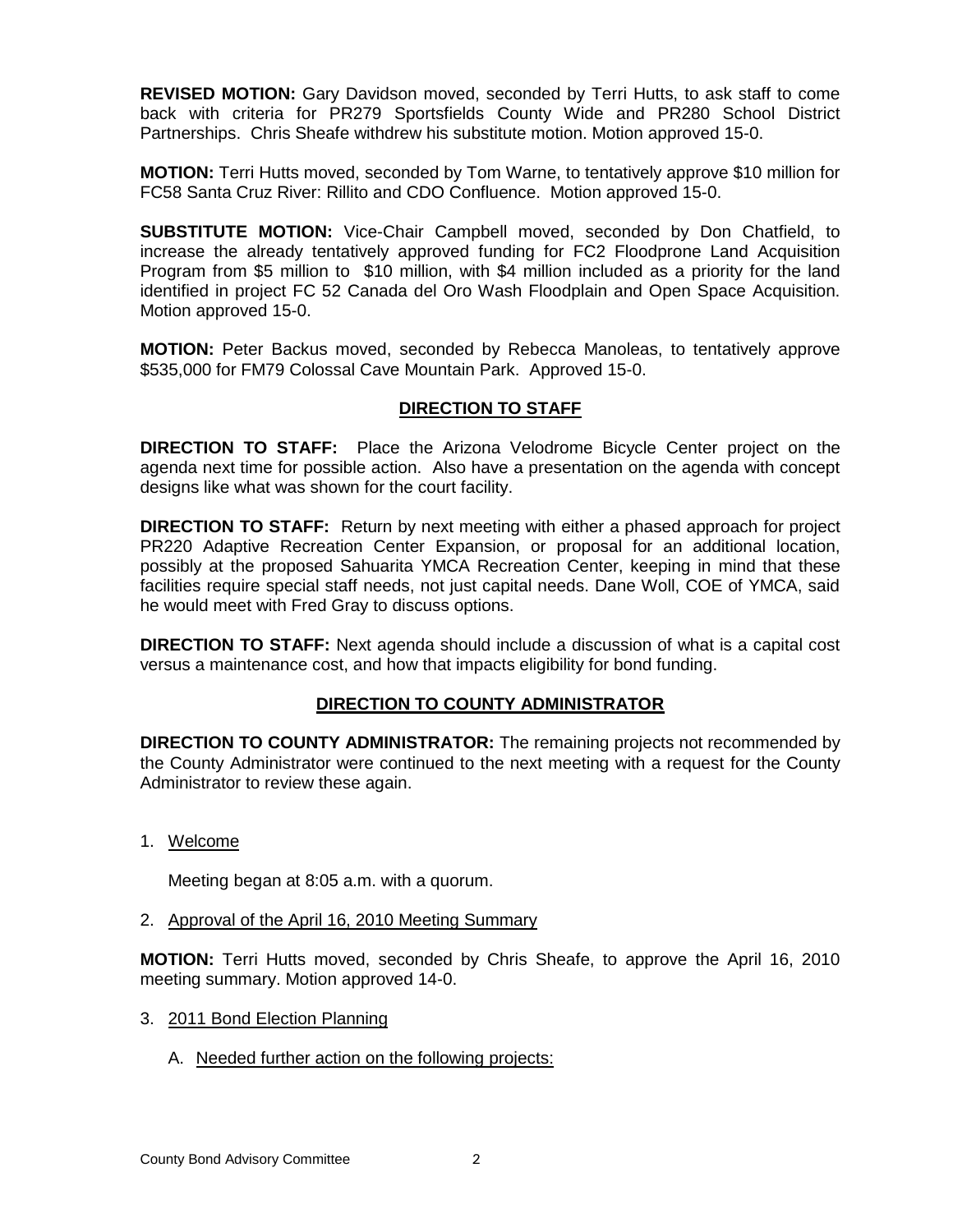PR235 Freedom Park Adult Learning Center – On October 16, 2009 the Committee tentatively recommended this project at \$3.6 million. On November 19, 2009, the County Administrator recommended an additional \$400,000 for the project to reflect revised cost estimates. The Committee has not taken action on the additional amount. Staff requested tentative approval of this project at \$4 million.

**MOTION:** Vice-Chair Campbell moved, seconded by Chris Sheafe, to tentatively approve \$4 million for PR235 Freedom Park Adult Learning Center. Motion approved 15-0.

PR201 Oury Pool Renovations – Committee did not vote on this project. It was  $\bullet$ not recommended by the County Administrator when the Committee voted on projects recommended by both County Administrator and subcommittees. Later (November 19, 2009) the County Administrator recommended it at the amount recommended by the Subcommittee. Staff requested tentative approval of this project at \$620,000 as recommended by both the County Administrator and the Subcommittee.

**MOTION:** Chris Sheafe moved, seconded by Terri Hutts, to tentatively approve \$620,000 for PR201 Oury Pool Renovations. Motion approved 15-0.

- B. Continued deliberation on Group 3A projects (projects not heard by subcommittees but recommended by the County Administrator)
	- FM109 Pima Air and Space Museum Cold War Hanger presentation Yvonne  $\bullet$ Morris, Executive Director for the Pima Air and Space Museum spoke about the benefits of funding an exhibit focused on Cold War era aircrafts. The Museum requested \$4 million in County bond funds, with an additional \$7.5 million to be raised privately.

**MOTION:** Terri Hutts moved, seconded by Tom Warne, to tentatively approve \$4 million for FM109 Pima Air and Space Museum Cold War Hanger. Motion approved 15-0.

- FM112 Joint Municipal and Justice Courts Facility presentation Judge Kearny,  $\bullet$ Presiding Judge for Pima County Superior Court, spoke to the Committee about the need for a new joint municipal and justice court facility, including photographs of the existing inadequate facilities. Reid Spaulding, Pima County Facilities Management Director, provided the following details on costs:
	- $\bullet$ Total project costs now estimated at \$126 million
	- $\bullet$ 2004 bond funds requested - \$91 million
	- 2004 bond funds approved by Committee and voters \$76 million  $\bullet$
	- \$32 million in 2004 bond funds expended (land acquisition, archaeology and  $\bullet$ reburial, demolition, utility relocation, and building design)
	- \$44 remaining in 2004 bond funds
	- \$50 million needed to complete the project  $\blacksquare$
	- Facility will include a parking garage, but garage will not be funded with  $\bullet$ bonds, garage expected to fund itself through parking fees
	- Facility is planned to be 256,000 sf, with room for an additional 157,000 sf in the future
	- Will be built to LEED silver standards as a minimum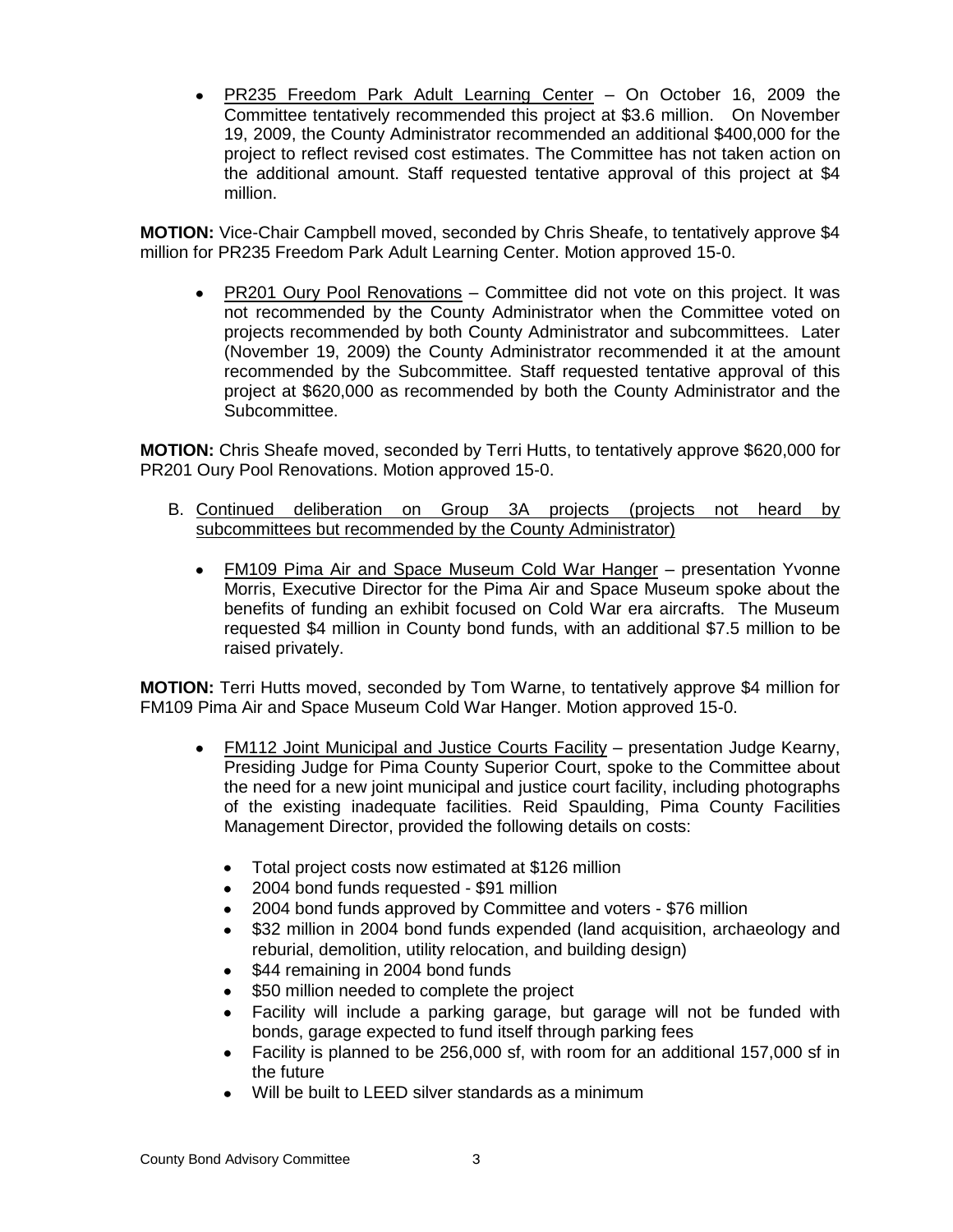**MOTION:** Chris Sheafe moved, seconded by Peter Backus, to tentatively approve \$50 million for FM112 Joint Municipal and Justice Courts Facility. Motion approved 16-0.

- C. Deliberation on programmatic recommendations from the County Administrator
	- a. PR278 River Park Acquisitions and Development Countywide
	- b. PR279 Sports Fields Countywide
	- c. PR280 School District Partnerships
	- d. PR281 Public Natural Park Trail Access

There was considerable discussion on these items. Some committee members raised concerns about allocating lump sum bond dollars to these group projects without detail of what the funds would be spent on. Another concern was that the Parks and Recreation subcommittee had spent a considerable amount of time prioritizing projects into tiers (1, 2, 3), and it appeared that the grouped recommendations would disregard that process. Another concern was that if the funding for a group project was cut as this process continued, how would the committee or the public know which individual projects in the groups would be impacted by the cut. Committee members that spoke did seem to agree that grouping like projects for the purposes of simplifying the election ballot made sense, but had concerns about how to do so. Committee members also stated that they did understand that circumstances change and the need for some flexibility, but questioned whether the flexibility should remain as it does now, through the bond ordinance amendments process, as opposed to open-ended projects. Mr. Huckelberry stated that the criteria or selection process for projects within these grouped programs could be developed by staff for the Committee's consideration, and that the Bond Committee could have an approval role at the implementation level if they wanted to. Mr. Huckelberry also noted that specifically for school district partnerships, details needed to be worked out to ensure meaningful public use of the joint use facilities.

**MOTION:** Gary Davidson moved, seconded by Terri Hutts, to ask staff to come back with specific criteria for PR279 Sportsfields County Wide.

**SUBSTITUTE MOTION:** Chris Sheafe moved, seconded by Rene Gastelum, to ask staff to come back to the committee with criteria for just the portions of the grouped projects that would be unallocated.

**REVISED MOTION:** Gary Davidson moved, seconded by Terri Hutts, to ask staff to come back with criteria for PR279 Sportsfields County Wide and PR280 School District Partnerships. Chris Sheafe withdrew his substitute motion. Motion approved 15-0.

Mr. Huckelberry clarified that more details would also be developed by staff for PR278 River Park Acquisitions and Development Countywide and PR281 Public Natural Park Trail Access.

Mr. Huckelberry recommended \$10 million for FC58 Santa Cruz River: Rillitto and CDO Confluence, up from his previous recommendation of \$5 million, contingent upon at least \$10 million in matching funds from the Army Corps of Engineers, as part of El Corazon del Tres Rios Norte.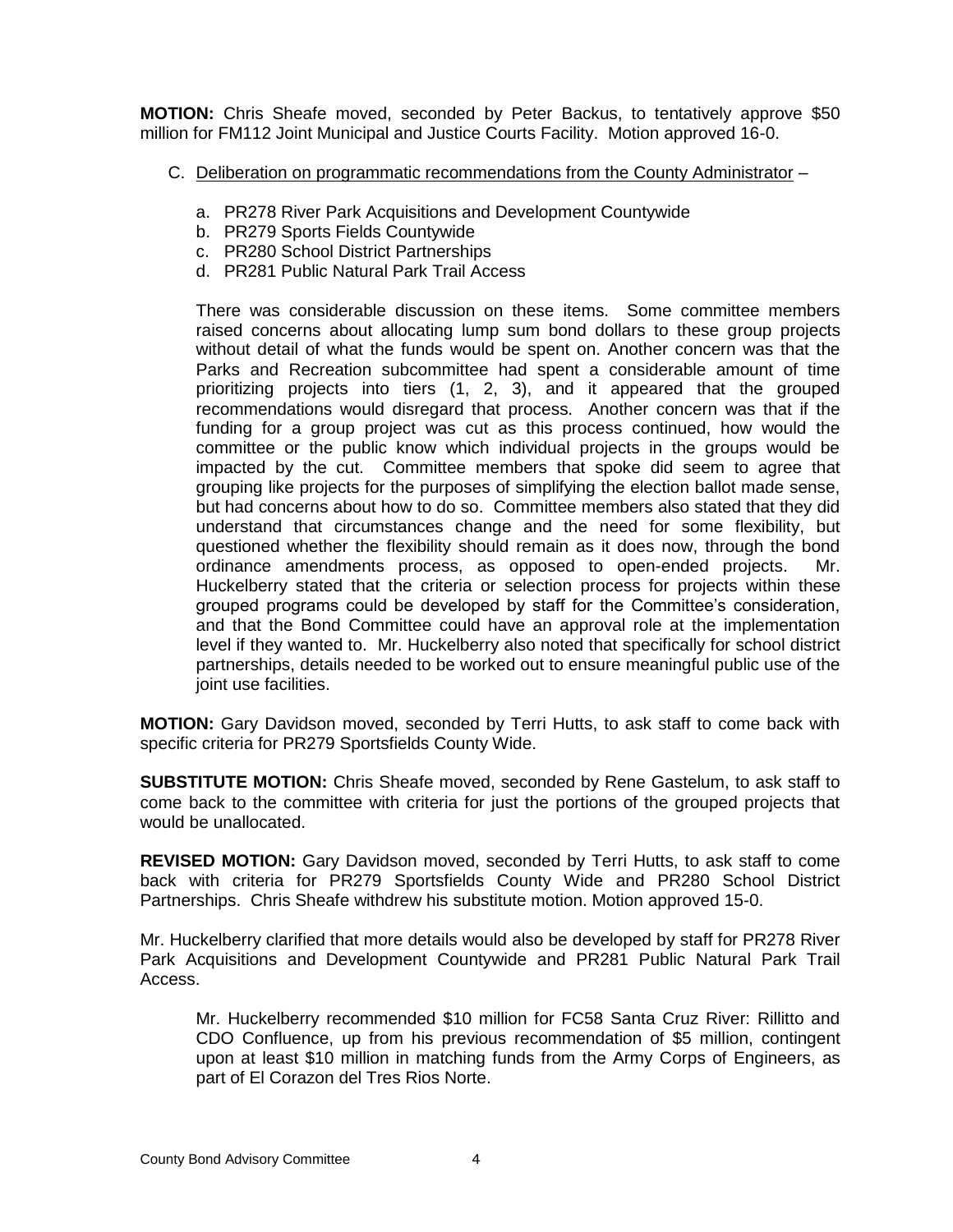**MOTION:** Terri Hutts moved, seconded by Tom Warne, to tentatively approve \$10 million for FC58 Santa Cruz River: Rillitto and CDO Confluence. Motion approved 15-0.

D. Deliberation on FC52 Canada del Oro Wash Floodplain and Open Space Acquisition (Groups 2B – County Administrator Recommended less than subcommittee)

**MOTION:** Chris Sheafe moved, seconded by Terri Hutts, to tentatively approve \$4 million for FC52 Canada del Oro Wash Floodplain and Open Space Acquisition.

**SUBSTITUTE MOTION:** Vice-Chair Campbell moved, seconded by Don Chatfield, to increase the already tentatively approved funding for FC2 Floodprone Land Acquisition Program from \$5 million to \$10 million, with \$4 million included as a priority for the land identified in project FC52 Canada del Oro Wash Floodplain and Open Space Acquisition. Motion approved 15-0.

E. Deliberation on Group 3 – Subcategory B (Projects not recommended by County Administrator – 74 projects)

**MOTION:** Peter Backus moved, seconded by Rebecca Manoleas, to tentatively approve \$535,000 for FM79 Colossal Cave Mountain Park. Approved 15-0.

**DIRECTION TO COUNTY ADMINISTRATOR:** The remaining projects not recommended by the County Administrator were continued to the next meeting with a request for the County Administrator to review these again.

F. Update on proposed Arizona Velodrome Bicycle Center

Richard DeBarnardis provided an update on this project. The proponents requested \$5 million from County bond funds. Mr. Huckelberry recommended \$3.5 million with a \$1.5 million match from non-bond funds. The Committee approved that recommendation. City of Tucson Mayor and Council approved Udall Park as a location. However, in looking for matching funds, the proponents are willing to move the project location if the move results in matching fund support. A council person from Marana is interested in having the project be located in the Town and early discussions have occurred with the Town regarding the \$1.5 million match. The proponents met with Mr. Huckelberry and discussed a 10 acre piece of land south of Sports Park and the Ina Road Wastewater Treatment Plant, within Ted Walker Park, just north of the Rillito/Santa Cruz River confluence. This land is owned by Pima County but is in the Town of Marana. The proponents want to keep both locations on the table until the matching funds have been committed. There is still a commitment from the Zimmerman Foundation for operating funds.

Chris Sheafe and Tom Warne pointed out that this project would be an economic benefit to the region, and that perhaps the Committee should consider fully funding the project. Mr. Huckelberry said the reason he recommended matching funds was that the process of fundraising would get more people involved and supportive of the project.

**DIRECTION TO STAFF:** Place the Velodrome Bicycle Center project on the agenda next time for possible action. Also have a presentation on the agenda with concept designs like what was shown for the court facility. Note: Will be placed on the October agenda at the request of the project proponents.